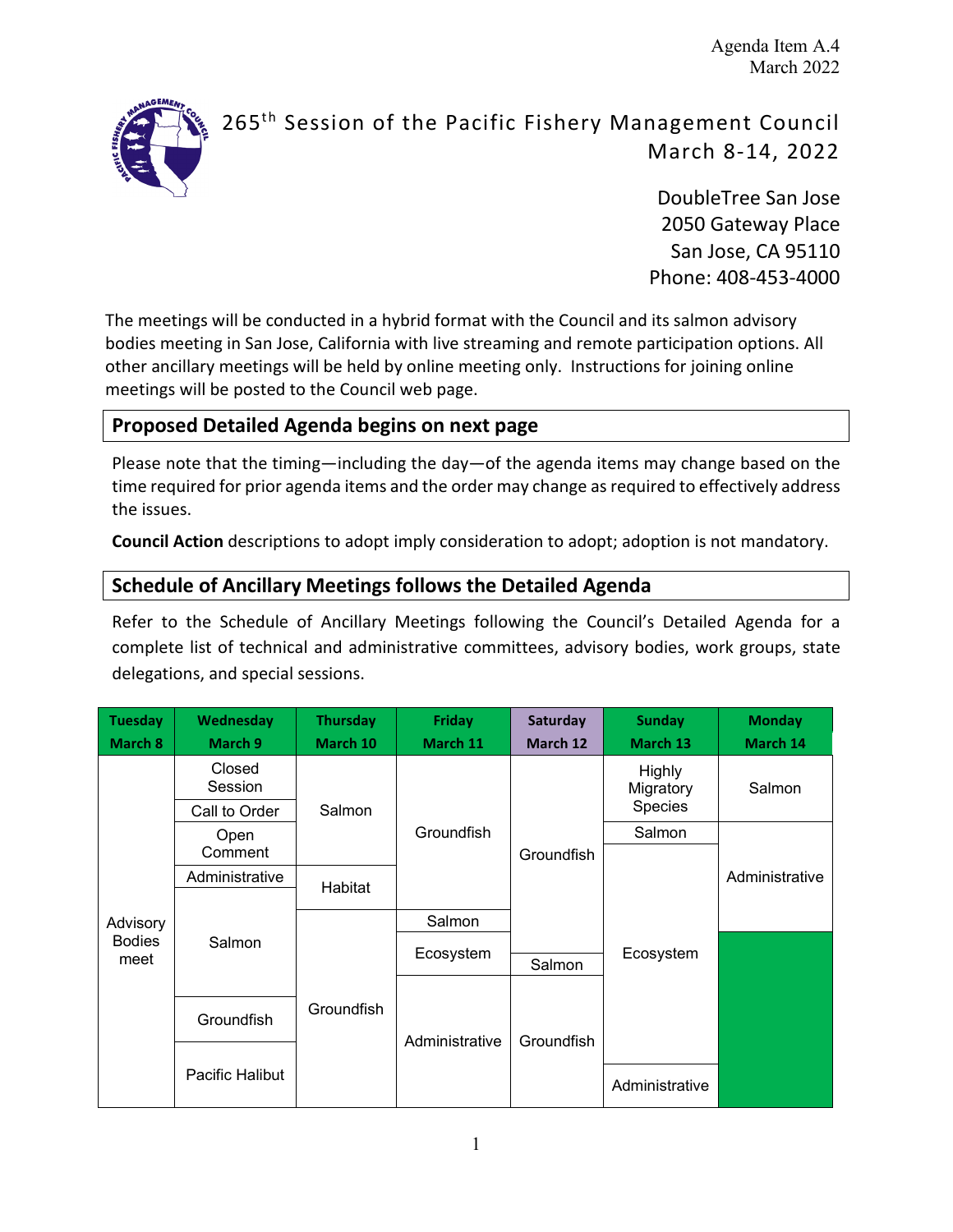

# Proposed Detailed AGENDA

### **Wednesday, March 9, 2022**

### General Council Session *Cascade/Sierra Ballroom*

#### **8:00 a.m. Closed Executive Session**

This session is closed to all except Council members, their designees, and others designated by the Council Chair to discuss litigation and personnel matters.

#### **9 a.m.**

#### **A. Call to Order**

| A.1 | <b>Opening Remarks</b>                                                                                                                                                                                                                                                                 | Marc Gorelnik, Chair                |
|-----|----------------------------------------------------------------------------------------------------------------------------------------------------------------------------------------------------------------------------------------------------------------------------------------|-------------------------------------|
| A.2 | <b>Roll Call</b>                                                                                                                                                                                                                                                                       | Merrick Burden                      |
|     | A.3 Executive Director's Report                                                                                                                                                                                                                                                        | Merrick Burden                      |
|     | A.4 Agenda                                                                                                                                                                                                                                                                             | Marc Gorelnik                       |
|     | a. Council Action: Approve Agenda                                                                                                                                                                                                                                                      |                                     |
|     | <b>B. Open Comment Period</b>                                                                                                                                                                                                                                                          |                                     |
| B.1 | Comments on Non-Agenda Items                                                                                                                                                                                                                                                           | Merrick Burden                      |
|     | a. Reports and Comments of Management Entities and Advisory Bodies<br>b. Public Comment                                                                                                                                                                                                |                                     |
|     | c. Council Discussion and Comments, as Appropriate                                                                                                                                                                                                                                     |                                     |
| C.1 | <b>C. Administrative Matters</b><br>Report of the Office of National Marine Sanctuaries (ONMS)<br>a. Report of the Director of the ONMS West Coast Regional Office<br>b. Reports and Comments of Management Entities and Advisory Bodies<br>c. Public Comment<br>d. Council Discussion | Kerry Griffin<br><b>Bill Douros</b> |
|     | D. Salmon Management                                                                                                                                                                                                                                                                   |                                     |
| D.1 | National Marine Fisheries Service Report                                                                                                                                                                                                                                               | Robin Ehlke                         |
|     | a. Fisheries Science Center Activities                                                                                                                                                                                                                                                 |                                     |
|     | b. Regulatory Activities                                                                                                                                                                                                                                                               | Susan Bishop                        |
|     | Reports and Comments of Management Entities and Advisory Bodies<br>$\mathsf{C}$ .                                                                                                                                                                                                      |                                     |
|     | d. Public Comment                                                                                                                                                                                                                                                                      |                                     |
|     | e. Council Discussion                                                                                                                                                                                                                                                                  |                                     |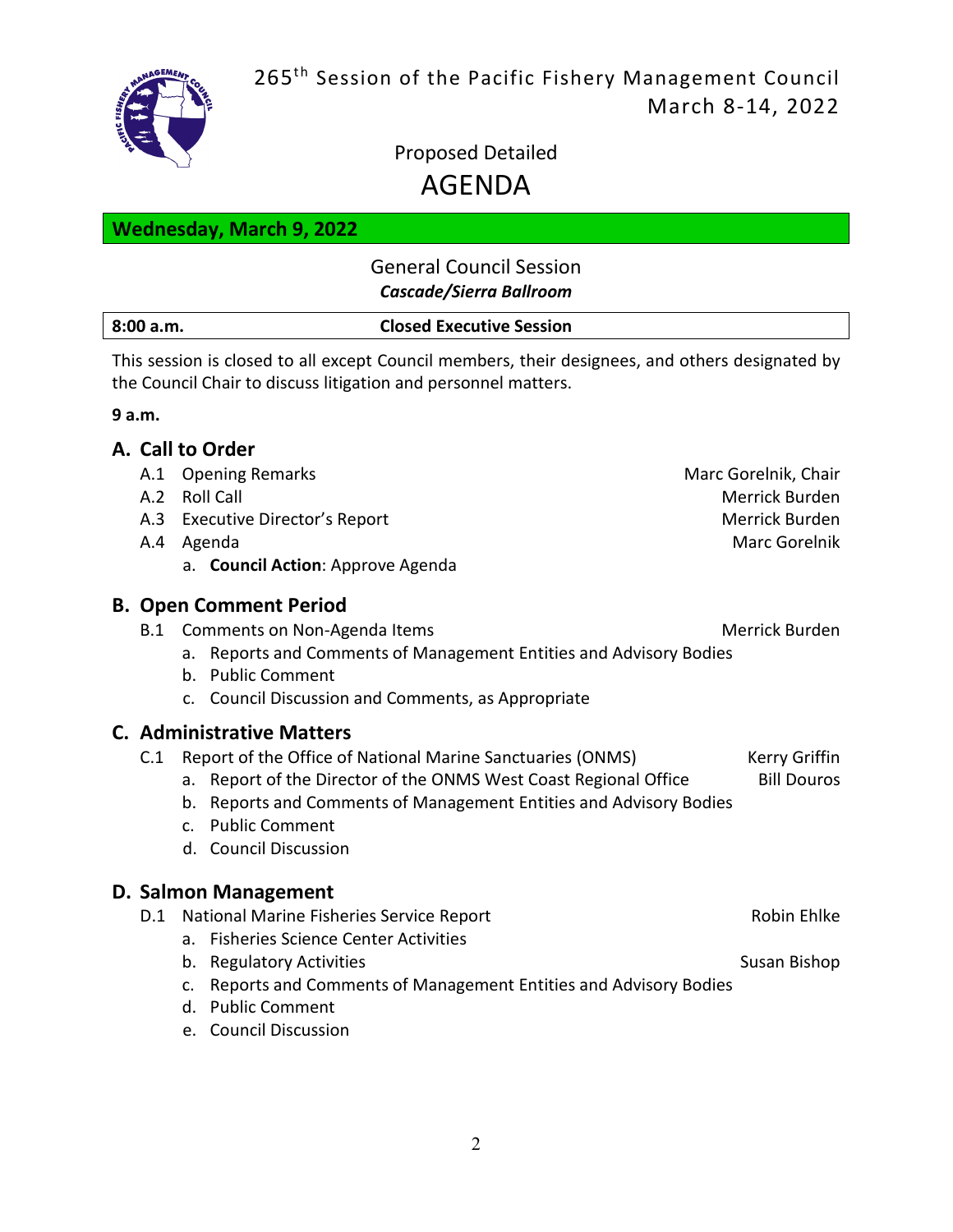#### **Wednesday, March 9, 2022 - continued**

#### **D. Salmon Management** *(continued)*

- D.2 Review of 2021 Fisheries and Summary of 2022 Stock Forecasts Robin Ehlke
	- a. Reports and Comments of Management Entities and Advisory Bodies
	- b. Public Comment
	- c. **Council Action:** Review and Discuss Relevant Fishery Information, Adopt 2022 Abundance Forecasts and Annual Catch Limits, and Act on Relevant Conservation Objectives or Status Determinations, as Necessary

#### **E. Groundfish Management**

- E.1 National Marine Fisheries Service Report Theorem 2012 Todd Phillips
	- a. Regulatory Activities **Ryan Wulff** and the Ryan Wulff and the Ryan Wulff and the Ryan Wulff and the Ryan Wulff
	- b. Fisheries Science Center Activities
	- c. Reports and Comments of Management Entities and Advisory Bodies
	- d. Public Comment
	- e. Council Discussion and Guidance, as Appropriate

#### **F. Pacific Halibut Management**

- F.1 Annual International Pacific Halibut Commission (IPHC) Meeting Report Robin Ehlke
	- a. IPHC Report **David Wilson David Wilson**
	- b. Council IPHC Representative Report **Phil Anderson**
	- c. Reports and Comments of Management Entities and Advisory Bodies
	- d. Public Comment
	- e. **Council Action**: Consider IPHC Meeting Reports; Provide Guidance, as Appropriate
- F.2 Incidental Catch Recommendations: Options for Salmon Troll and Final Action on Recommendations for Fixed Gear Sablefish Fisheries Robin Ehlke
	- a. Reports and Comments of Management Entities and Advisory Bodies
	- b. Public Comment
	- c. **Council Action**: Recommend Inseason Changes to April/May 2022 Retention Limits in the Salmon Troll Fishery, as Necessary; Adopt Public Review Options for Retention in 2022 and April/May 2023 Salmon Troll Fishery; Adopt Final Retention Limits for 2022 Fixed Gear Sablefish Fishery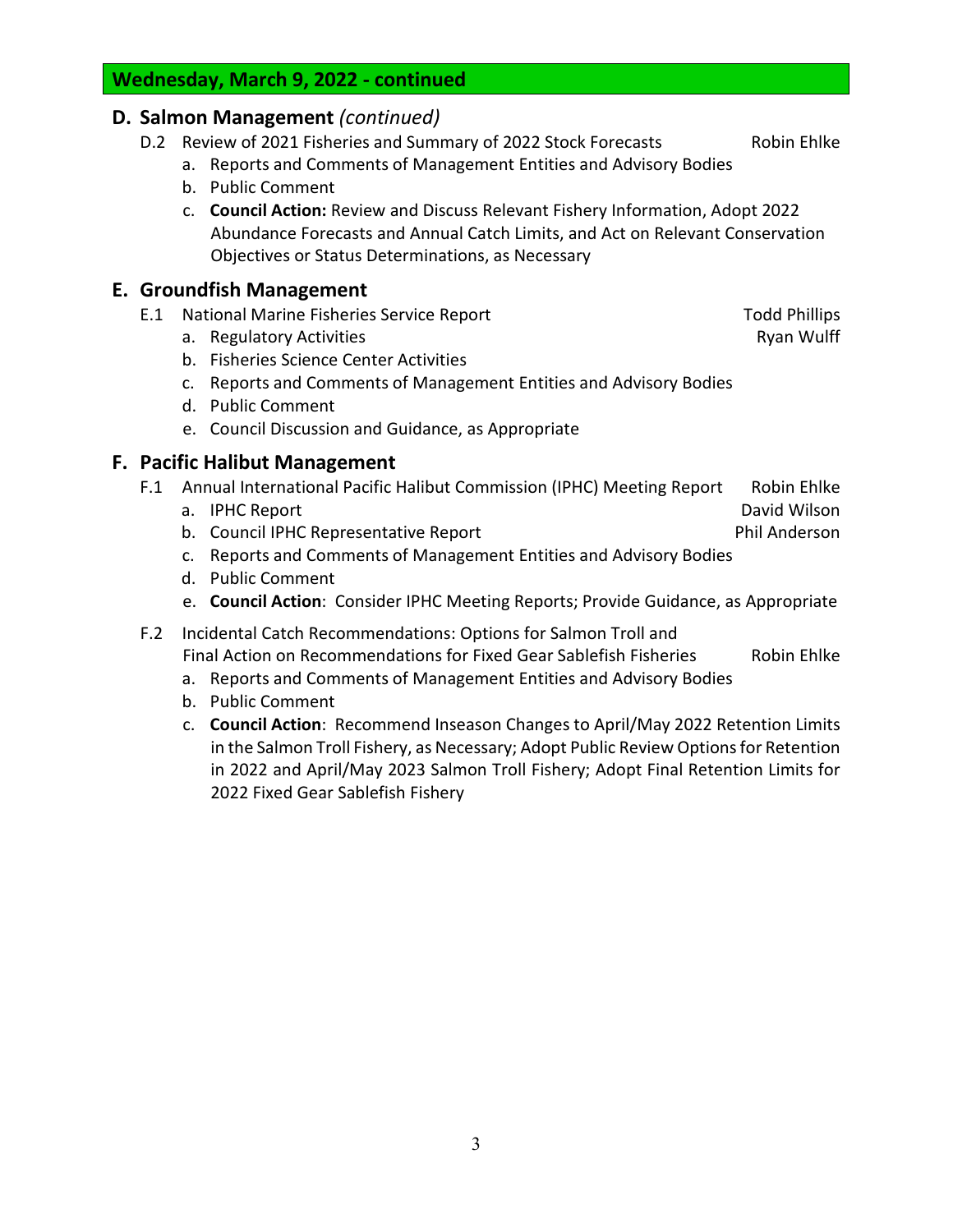## **Thursday, March 10, 2022**

**G. Habitat Issues**

| 8 a.m. |     | <b>Cascade/Sierra Ballroom</b>                                                                                                                                                                                                                                                                                                                                                                                                                                                                                                                                                                                             |                                                                                                                |
|--------|-----|----------------------------------------------------------------------------------------------------------------------------------------------------------------------------------------------------------------------------------------------------------------------------------------------------------------------------------------------------------------------------------------------------------------------------------------------------------------------------------------------------------------------------------------------------------------------------------------------------------------------------|----------------------------------------------------------------------------------------------------------------|
|        |     | A. Call to Order (reconvene)<br>A.5 Commencing Remarks                                                                                                                                                                                                                                                                                                                                                                                                                                                                                                                                                                     | Marc Gorelnik<br>Merrick Burden                                                                                |
|        | D.3 | D. Salmon Management (continued)<br>Identify Management Objectives and Preliminary Definition of 2022<br><b>Management Alternatives</b><br>a. Report of the Pacific Salmon Commission<br>b. NMFS Recommendations<br>c. Tribal Recommendations<br>d. State Agencies Recommendations<br>e. Reports and Comments of Management Entities and Advisory Bodies<br>$f_{\rm{r}}$<br><b>Public Comment</b><br><b>Council Action: Adopt Council Recommendations for Initial Management Measure</b><br>g.<br>Alternatives for Salmon Technical Team Collation and Consider Inseason<br>Adjustments to Fisheries Prior to May 16, 2022 | Robin Ehlke<br>P. Anderson, C. Kern, J. Oatman<br>Susan Bishop<br>Joe Oatman<br>K. Adicks, C. Kern, M. Yaremko |
|        |     | <b>G. Habitat Issues</b><br>G.1 Current Habitat Issues<br>a. Report of the Habitat Committee<br>b. Reports and Comments of Management Entities and Advisory Bodies<br><b>Public Comment</b><br>C <sub>1</sub><br>d. Council Action: Consider Habitat Committee Report and Recommendations                                                                                                                                                                                                                                                                                                                                  | Kerry Griffin<br>Lance Hebdon                                                                                  |
|        | E.2 | E. Groundfish Management (continued)<br>Pacific Whiting Utilization - Final Action<br>a. Reports and Comments of Management Entities and Advisory Bodies<br>b. Public Comment<br>c. Council Action: Adopt a Final Preferred Alternative, as Appropriate                                                                                                                                                                                                                                                                                                                                                                    | Brett Wiedoff/Jessi Doerpinghaus                                                                               |
|        | E.3 | <b>Stock Definitions</b>                                                                                                                                                                                                                                                                                                                                                                                                                                                                                                                                                                                                   | John DeVore                                                                                                    |

- a. Reports and Comments of Management Entities and Advisory Bodies
- b. Public Comment
- c. **Council Action**: Discuss Stock and Management Delineations and a Potential Fishery Management Plan Amendment, as Necessary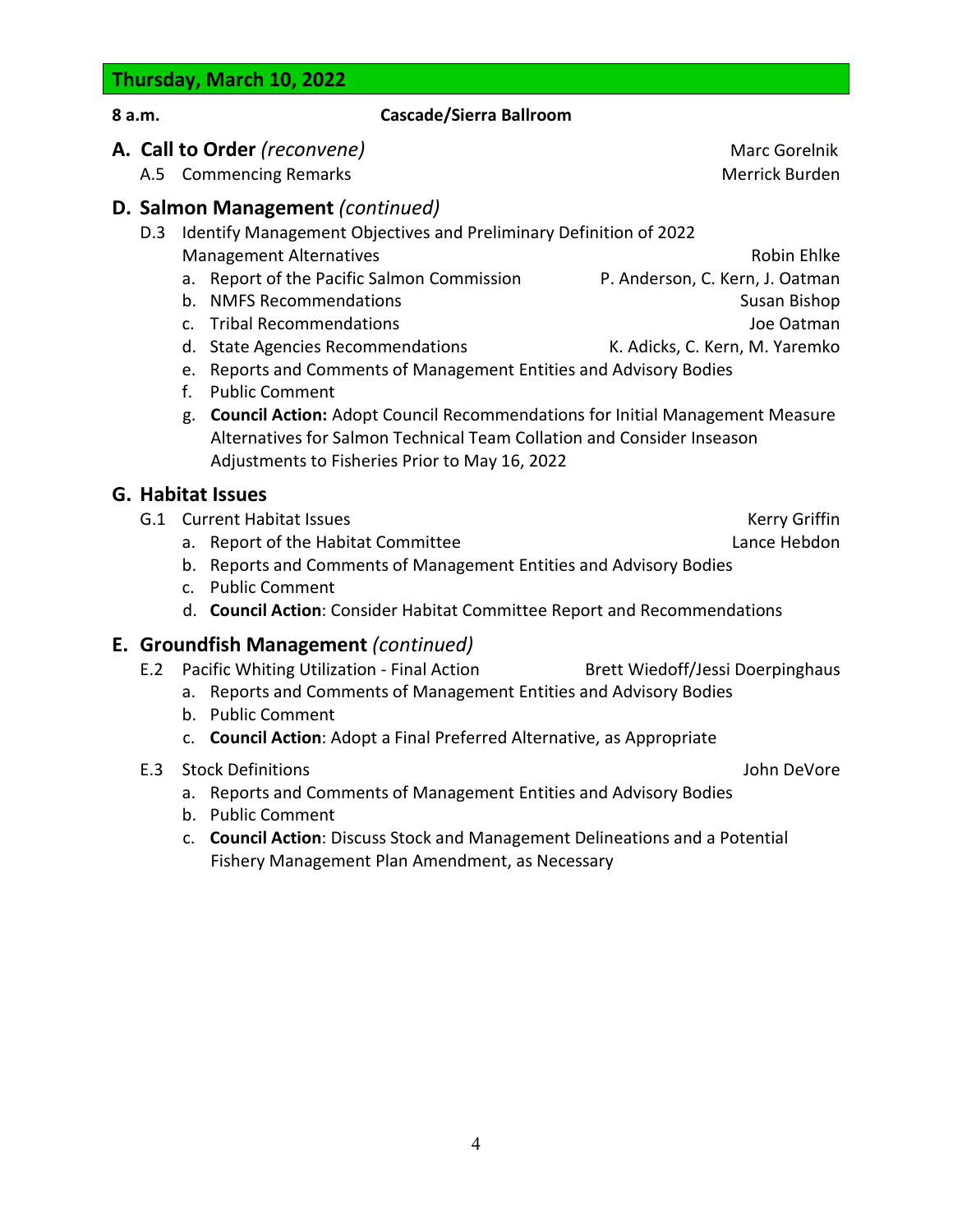**Friday, March 11, 2022**

| ×<br>۰.<br>. . |  |
|----------------|--|
|----------------|--|

#### **8 a.m. Cascade/Sierra Ballroom**

#### **A. Call to Order** *(reconvene)* Marc Gorelnik

A.6 Commencing Remarks **Merrick Burden** Merrick Burden

#### **E. Groundfish Management** *(continued)*

- E.4 Limited Entry Fixed Gear Catch Share Program Review Jim Seger/Jessi Doerpinghaus
	- a. Reports and Comments of Management Entities and Advisory Bodies
	- b. Public Comment
	- c. **Council Action**: Adopt the Program Review Document for Public Review and Provide Guidance on the Review Process, Including Whether to Concurrently Develop New Management Measures, as Appropriate
- E.5 Fixed Gear Logbooks Final Action The Contract Contract Contract Contract Contract Contract Contract Contract Contract Contract Contract Contract Contract Contract Contract Contract Contract Contract Contract Contract

- a. Reports and Comments of Management Entities and Advisory Bodies
- b. Public Comment
- c. **Council Action**: Adopt Final Council Recommendations to Clarify Logbook Requirements, as Appropriate

#### **D. Salmon Management** *(continued)*

- D.4 Recommendations for 2022 Management Alternative Analysis Robin Ehlke
	- a. Reports and Comments of Management Entities and Advisory Bodies
		- b. Public Comment
		- c. Council Direction to the Salmon Technical Team and Salmon Advisory Subpanel on Alternative Development and Analysis

#### **H. Ecosystem Management**

- H.1 Fishery Ecosystem Plan (FEP) Five-Year Review Final Action Kit Dahl
	- a. Reports and Comments of Management Entities and Advisory Bodies
	- b. Public Comment
	- c. **Council Action**: Review the Final Draft Revised Fishery Ecosystem Plan and Provide Guidance on its Finalization

#### **C. Administrative Matters** *(continued)*

C.2 Marine Planning **Kerry Griffin** 

- a. Reports and Comments of Management Entities and Advisory Bodies
- b. Public Comment
- c. **Council Action:** Review Recent Activity, Consider Draft Policy Documents, and Provide Guidance on Format, Content, and a Schedule for Future Council Engagement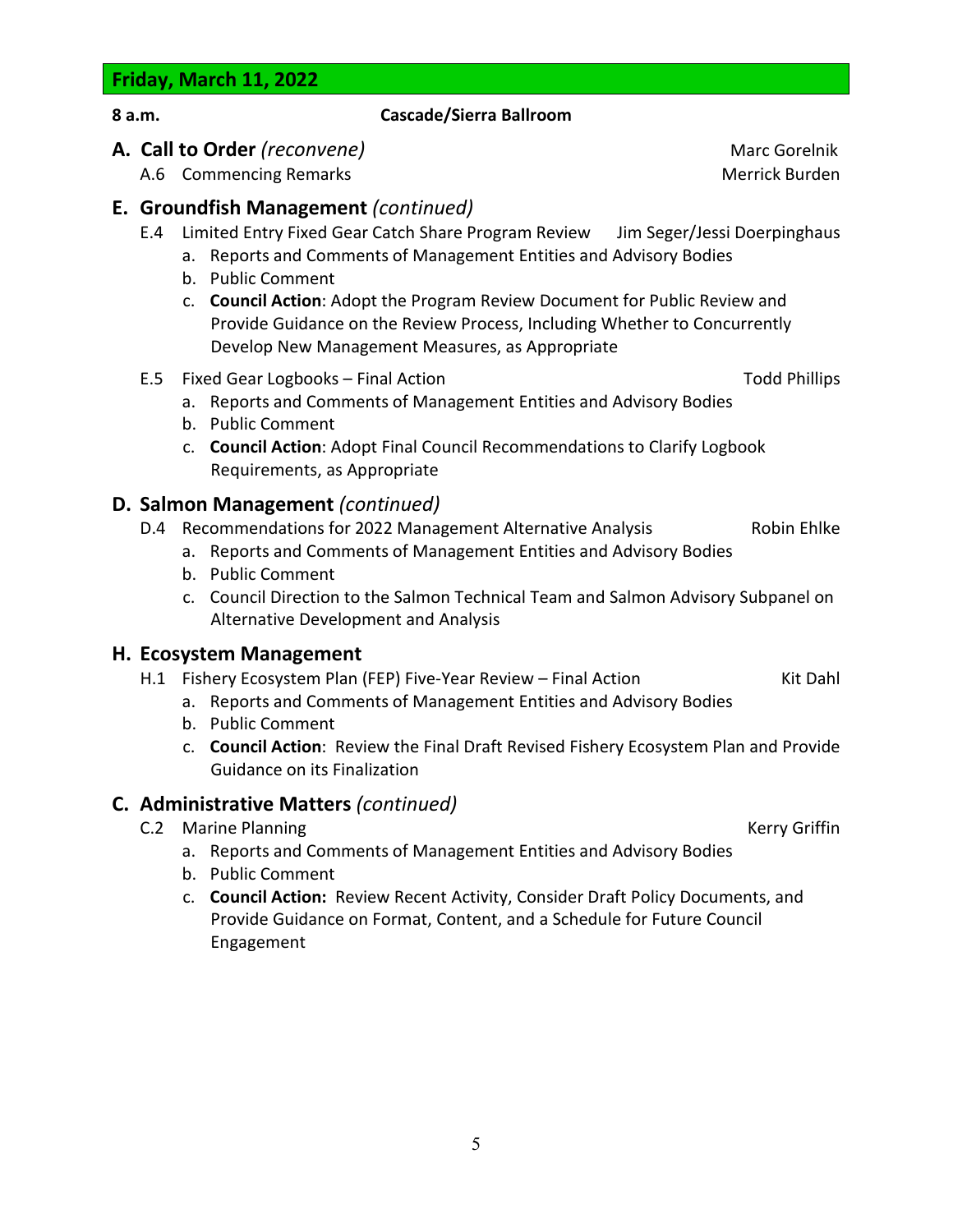# **Saturday, March 12, 2022**

#### **8 a.m. Cascade/Sierra Ballroom**

#### **A. Call to Order** *(reconvene)* Marc Gorelnik

A.7 Commencing Remarks Merrick Burden and The Merrick Burden

#### **E. Groundfish Management** *(continued)*

- E.6 Workload and New Management Measure Priorities Translation Todd Phillips
	- a. Reports and Comments of Management Entities and Advisory Bodies
	- b. Public Comment
	- c. **Council Action:** Review the List of Proposed Projects, Amendments, and New Management Measures; Consider Overall Workload and Provide Guidance on Priorities and Schedules

#### E.7 Inseason Adjustments – Final Action Theorem 2012 School and Todd Phillips

- 
- a. Reports and Comments of Management Entities and Advisory Bodies
- b. Public Comment
- c. **Council Action:** Adopt Final Inseason Adjustments for 2022, as Necessary, to Achieve but Not Exceed Annual Catch Limits and Other Management Objectives

#### **D. Salmon Management** *(continued)*

D.5 Further Direction for 2022 Management Alternatives **Example 2018** Robin Ehlke

- a. Reports and Comments of Management Entities and Advisory Bodies
- b. Public Comment
- c. Further Council Guidance and Direction, as Necessary

#### **E. Groundfish Management** *(continued)*

- E.8 Initial Stock Assessment Plan and Terms of Reference John DeVore
	- a. Reports and Comments of Management Entities and Advisory Bodies
	- b. Public Comment
	- c. **Council Action:** Adopt for Public Review a Preliminary List and Schedule of Stocks for Assessment in 2023 and 2025 and Draft Terms of Reference for Assessments, Methodology Reviews, and Rebuilding Analyses
- E.9 Update on 2023-2024 Harvest Specifications and Management Measures Todd Phillips, John DeVore
	- a. Reports and Comments of Management Entities and Advisory Bodies
	- b. Public Comment
	- c. **Council Action:** Review Preliminary Preferred Alternative Harvest Specifications, the Range of Management Measure Alternatives, and Draft Analyses; Provide Guidance, as Necessary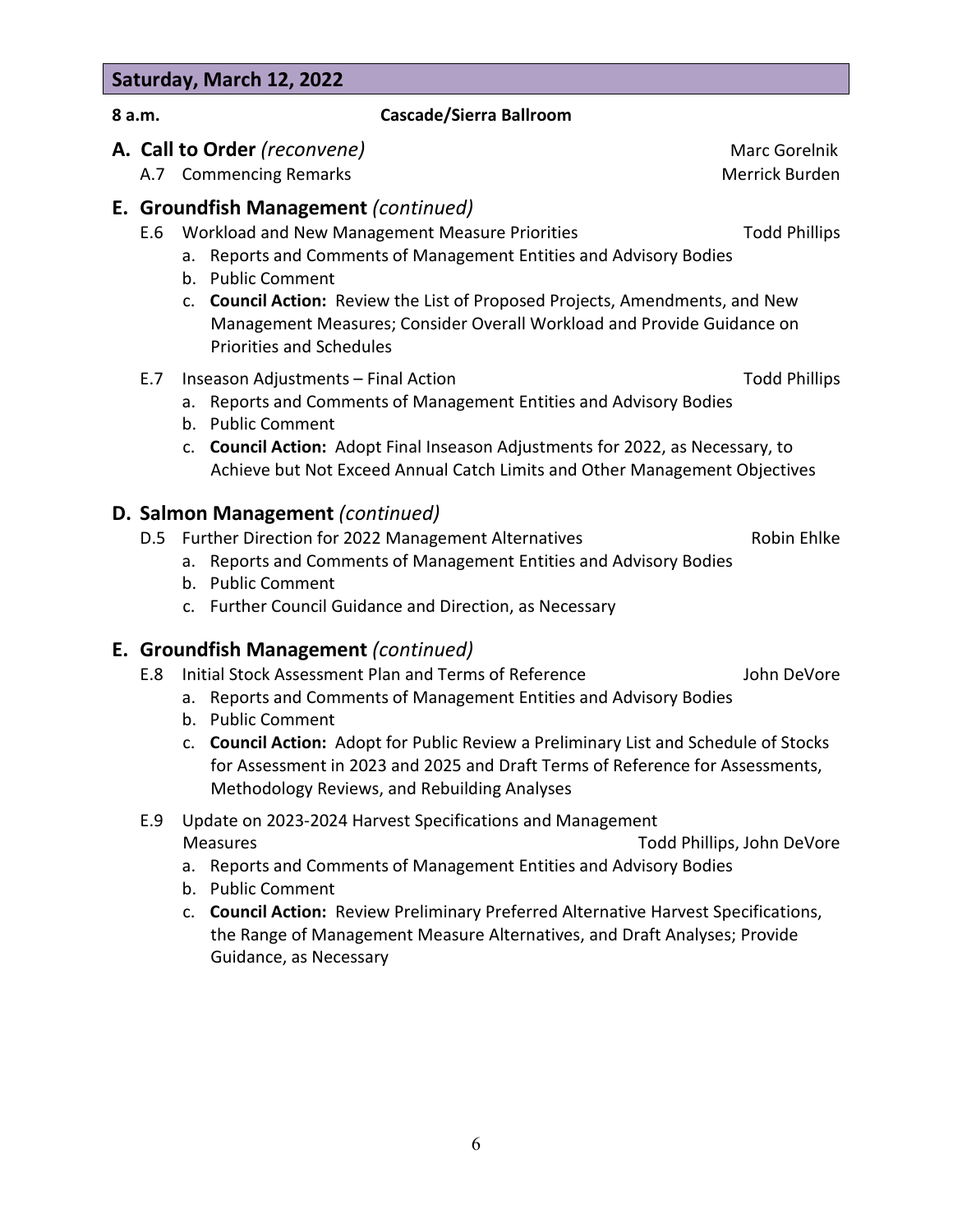**8 a.m. Cascade/Sierra Ballroom A. Call to Order** *(reconvene)* Marc Gorelnik A.8 Commencing Remarks Merrick Burden and The Merrick Burden **I. Highly Migratory Species Management** I.1 National Marine Fisheries Service Report National Assembly Rit Dahl a. Regulatory Activities **Ryan Wulff** b. Fisheries Science Center Activities c. Reports and Comments of Management Entities and Advisory Bodies d. Public Comment e. **Council Action:** Council Discussion and Guidance, as Appropriate I.2 International Management Activities Kit Dahl Namagement Activities Kit Dahl Namagement Activities a. Reports and Comments of Management Entities and Advisory Bodies b. Public Comment c. **Council Action:** Provide Recommendations on U.S. Positions for Upcoming Regional Fishery Management Organization Meetings and Other Forums, as Appropriate **D. Salmon Management** *(continued)* D.6 Further Direction for 2022 Management Alternatives **Research Analytic Robin Ehlke** a. Reports and Comments of Management Entities and Advisory Bodies b. Public Comment c. Further Council Guidance and Direction, as Necessary

#### **H. Ecosystem Management** *(continued)*

- H.2 2021-2022 California Current Ecosystem Status Report and Science Review Topics National Contract Contract Contract Contract Contract Contract Contract Contract Contract Contract Contract Contract Contract Contract Contract Contract Contract Contract Contract Contract Contract Co
	- a. 2021-2022 California Current Ecosystem Status Report Chris Harvey, Toby Garfield
	- b Reports and Comments of Management Entities and Advisory Bodies
	- c. Public Comment
	- d. **Council Action**: Review the 2021-2022 California Current Ecosystem Status Report and Consider Ecosystem Science Review Topics for 2022
- H.3 Review of Fishery Ecosystem Plan Initiatives Kit Dahl Kit Dahl
	- a. Reports and Comments of Management Entities and Advisory Bodies
	- b. Public Comment
	- c. **Council Action**: Consider Proposed Revisions to Fishery Ecosystem Plan Initiatives Appendix and Provide Guidance, Determine Whether to Begin Work on an Initiative in the Coming Year Including Process and Schedule, and Identify any Other New Activities Flowing from the Climate and Communities Initiative

**Sunday, March 13, 2022**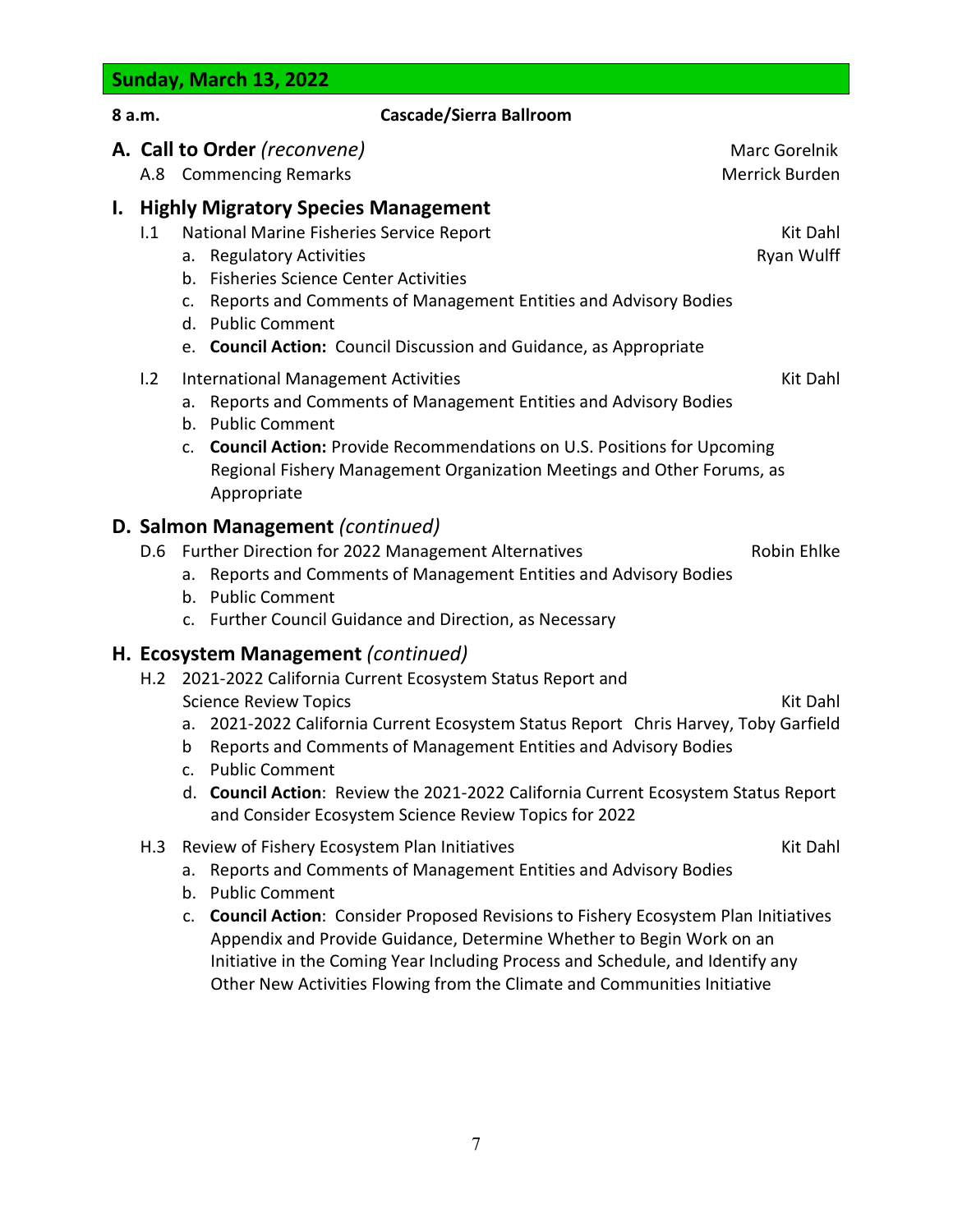8

d. **Council Action:** Consider Legislative Committee Report and Recommendations **Monday, March 14, 2022**

#### **8 a.m. Cascade/Sierra Ballroom**

b. Reports and Comments of Management Entities and Advisory Bodies

d. **Council Action**: Consider Budget Committee Report and Recommendations

- **A. Call to Order** *(reconvene)* Marc Gorelnik
	-

#### A.9 Commencing Remarks **Merrick Burden** Merrick Burden

#### **D. Salmon Management** *(continued)*

|     | <b>D.</b> Jannon management (commedy)                                                                                                                                                                                                                                                       |                              |
|-----|---------------------------------------------------------------------------------------------------------------------------------------------------------------------------------------------------------------------------------------------------------------------------------------------|------------------------------|
| D.7 | Adopt 2022 Management Alternatives for Public Review<br>a. Reports and Comments of Management Entities and Advisory Bodies<br>b. Public Comment<br>c. Council Action: Adopt Ocean Salmon Management Alternatives for Public Review                                                          | Robin Ehlke                  |
| D.8 | <b>Appoint Salmon Hearings Officers</b><br>a. Reports and Comments of Management Entities and Advisory Bodies<br>b. Public Comment<br>c. Council Action: Appoint Hearings Officers                                                                                                          | Robin Ehlke<br>Marc Gorelnik |
| C.5 | C. Administrative Matters (continued)<br><b>Approval of Council Meeting Records</b><br>a. Council Action: Approve Previous Council Meeting Records                                                                                                                                          | Marc Gorelnik                |
| C.6 | Membership Appointments and Council Operating Procedures<br>a. Reports and Comments of Management Entities and Advisory Bodies<br>b. Public Comment<br>c. Council Action: Consider Appointments to Council Committees and Advisory<br>Bodies; Adopt Changes to Council Operating Procedures | Mike Burner                  |
| C.7 | Future Council Meeting Agenda and Workload Planning<br>a. Reports and Comments of Management Entities and Advisory Bodies                                                                                                                                                                   | Merrick Burden               |

- b. Public Comment
- c. Council Discussion and Guidance on Future Meeting and Workload Planning

#### **ADJOURN**

C.4 Legislative Matters **Mike Burner** C.4 Legislative Matters

a. Report of the Legislative Committee **Dave Hanson** Dave Hanson

b. Reports and Comments of Management Entities and Advisory Bodies

# **Sunday, March 13, 2022 - continued**

c. Public Comment

c. Public Comment

**C. Administrative Matters** *(continued)*

C.3 Fiscal Matters **Patricia Crouse** Patricia Crouse Patricia Crouse

a. Report of the Budget Committee **Pete Hassemer** Pete Hassemer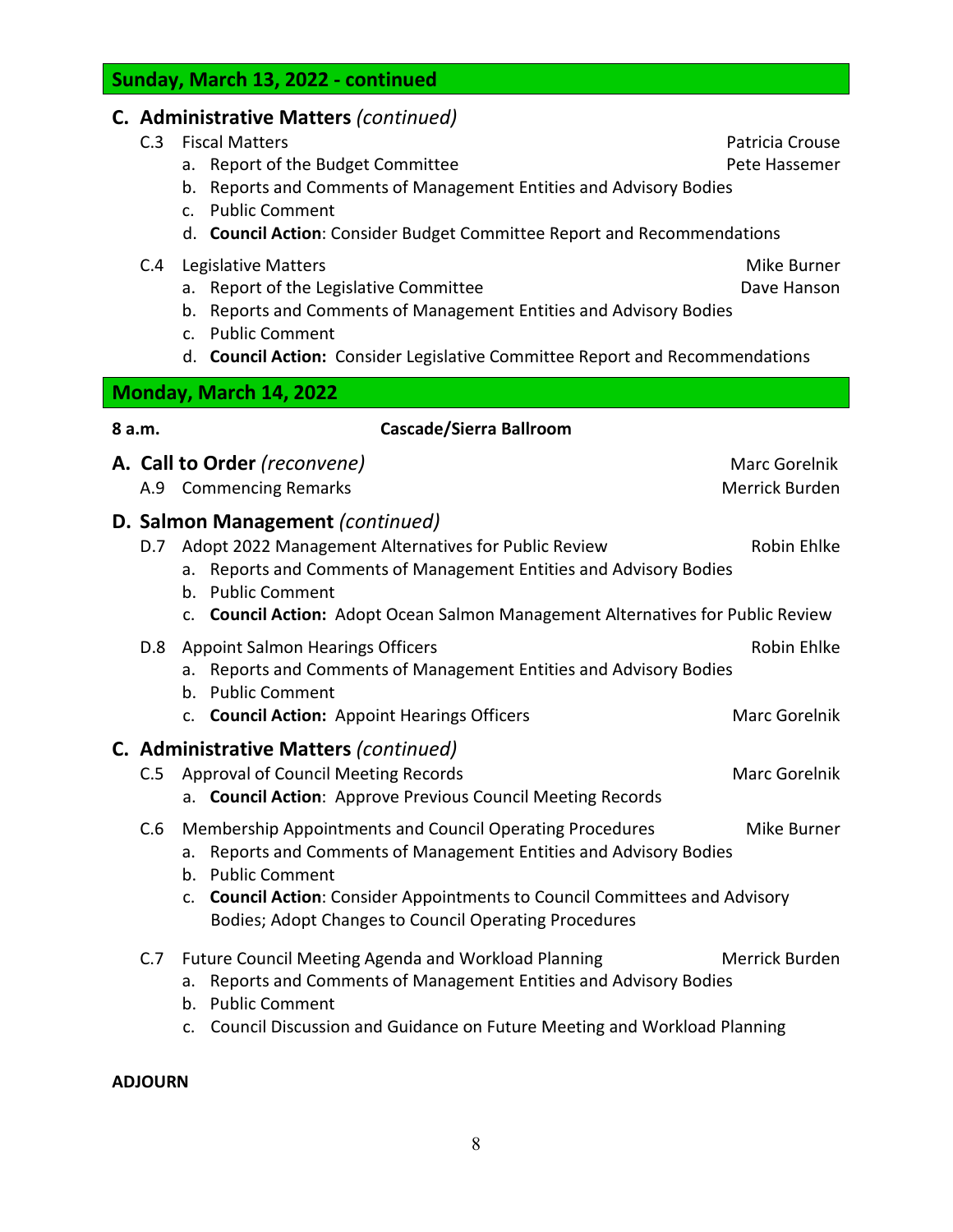### **265TH SESSION OF THE PACIFIC FISHERY MANAGEMENT COUNCIL MARCH 8-14, 2022**

#### SCHEDULE OF ANCILLARY MEETINGS

| Day 1-Tuesday, March 8, 2022         |            |                           |
|--------------------------------------|------------|---------------------------|
|                                      | Time       | <b>How to Attend</b>      |
| Secretariat                          | 8:00 a.m.  | Donner Room               |
| Ecosystem Advisory Subpanel          | 8:00 a.m.  | Online                    |
| Ad Hoc Ecosystem Workgroup           | 8:00 a.m.  | Online                    |
| Groundfish Advisory Subpanel         | 8:00a.m.   | Online                    |
| Groundfish Management Team           | 8:00a.m.   | Online                    |
| <b>Habitat Committee</b>             | 8:00 a.m.  | Online                    |
| Salmon Advisory Subpanel             | 8:00a.m.   | Santa Clara Room & Online |
| Salmon Technical Team                | 8:00 a.m.  | San Jose Room & Online    |
| Scientific and Statistical Committee | 8:00 a.m.  | Online                    |
| <b>Enforcement Consultants</b>       | 9:00 a.m.  | Online                    |
| Legislative Committee                | 10:00 a.m. | Siskiyou Room & Online    |
| <b>Budget Committee</b>              | 1:00 p.m.  | Siskiyou Room & Online    |

#### **Day 2—Wednesday, March 9, 2022**

|                                      | <b>Time</b>  | <b>How to Attend</b>      |
|--------------------------------------|--------------|---------------------------|
| Secretariat                          | 7:00 a.m.    | Donner Room               |
| California State Delegation          | 7:00 a.m.    | <b>Contact CDFW</b>       |
| <b>Oregon State Delegation</b>       | 7:00 a.m.    | <b>Contact ODFW</b>       |
| <b>Washington State Delegation</b>   | 7:00 a.m.    | <b>Contact WDFW</b>       |
| Ecosystem Advisory Subpanel          | 8:00 a.m.    | Online                    |
| Ad Hoc Ecosystem Workgroup           | 8:00 a.m.    | Online                    |
| Groundfish Advisory Subpanel         | 8:00a.m.     | Online                    |
| Groundfish Management Team           | 8:00 a.m.    | Online                    |
| <b>Habitat Committee</b>             | 8:00 a.m.    | Online                    |
| Salmon Advisory Subpanel             | 8:00 a.m.    | Santa Clara Room & Online |
| Salmon Technical Team                | 8:00 a.m.    | San Jose Room & Online    |
| Scientific and Statistical Committee | 8:00 a.m.    | Online                    |
| <b>Enforcement Consultants</b>       | As Necessary | Online                    |

## **Day 3—Thursday, March 10, 2022**

|                                            | <b>Time</b>  | <b>How to Attend</b>      |
|--------------------------------------------|--------------|---------------------------|
| Secretariat                                | 7:00 a.m.    | Donner Room               |
| California State Delegation                | 7:00 a.m.    | <b>Contact CDFW</b>       |
| <b>Oregon State Delegation</b>             | 7:00 a.m.    | <b>Contact ODFW</b>       |
| <b>Washington State Delegation</b>         | 7:00 a.m.    | <b>Contact WDFW</b>       |
| Ecosystem Advisory Subpanel                | 8:00 a.m.    | Online                    |
| Groundfish Advisory Subpanel               | 8:00 a.m.    | Online                    |
| Groundfish Management Team                 | 8:00 a.m.    | Online                    |
| Highly Migratory Species Advisory Subpanel | 8:00 a.m.    | Online                    |
| Highly Migratory Species Management Team   | 8:00 a.m.    | Online                    |
| Salmon Advisory Subpanel                   | 8:00 a.m.    | Santa Clara Room & Online |
| Salmon Technical Team                      | 8:00 a.m.    | San Jose Room & Online    |
| <b>Enforcement Consultants</b>             | As Necessary | Online                    |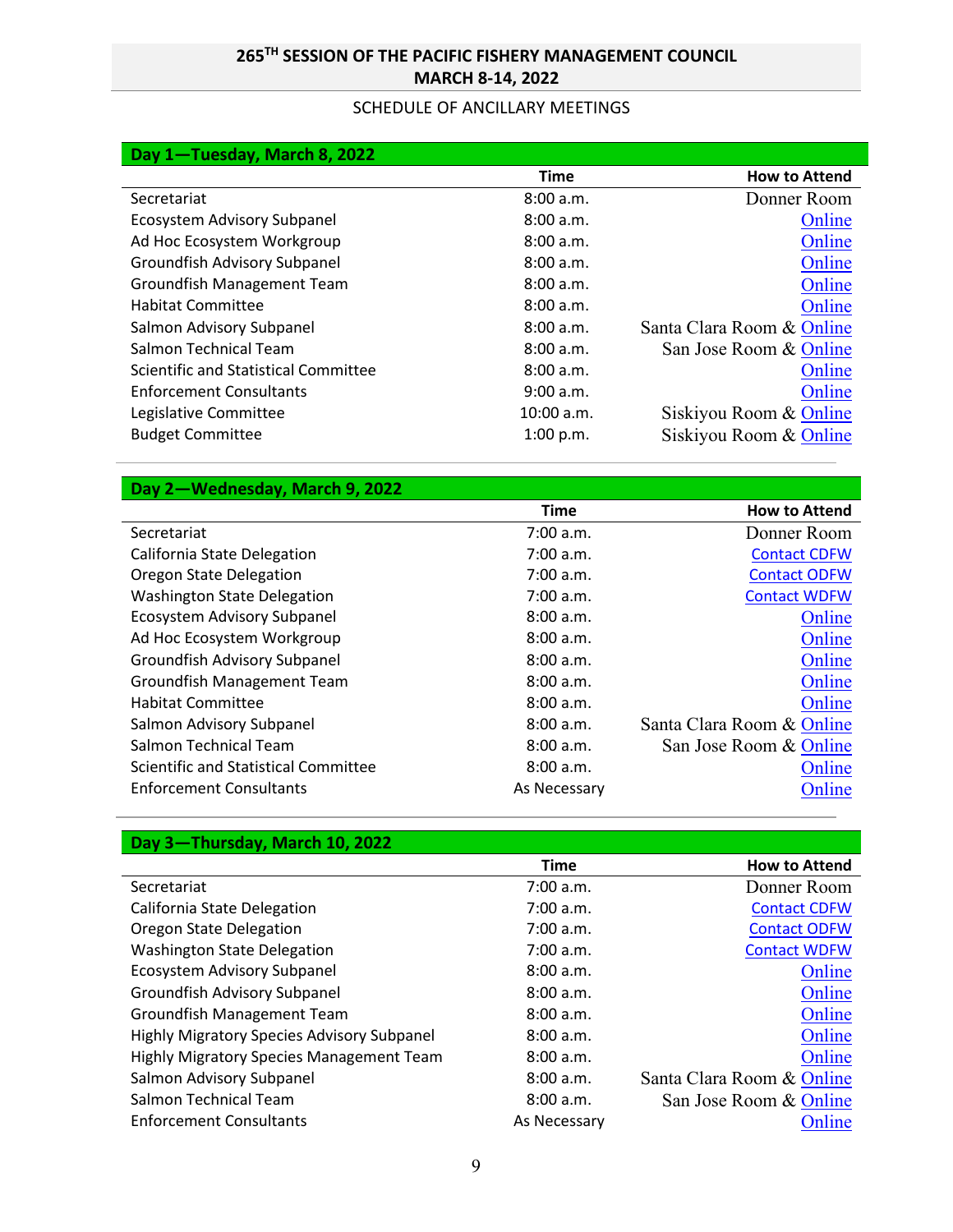| Day 4-Friday, March 11, 2022               |              |                           |
|--------------------------------------------|--------------|---------------------------|
|                                            | <b>Time</b>  | <b>How to Attend</b>      |
| Secretariat                                | 7:00 a.m.    | Donner Room               |
| California State Delegation                | 7:00 a.m.    | <b>Contact CDFW</b>       |
| Oregon State Delegation                    | 7:00 a.m.    | <b>Contact ODFW</b>       |
| <b>Washington State Delegation</b>         | 7:00 a.m.    | <b>Contact WDFW</b>       |
| Groundfish Advisory Subpanel               | 8:00 a.m.    | Online                    |
| Groundfish Management Team                 | 8:00 a.m.    | Online                    |
| Highly Migratory Species Advisory Subpanel | 8:00 a.m.    | Online                    |
| Highly Migratory Species Management Team   | 8:00a.m.     | Online                    |
| Salmon Advisory Subpanel                   | 8:00 a.m.    | Santa Clara Room & Online |
| Salmon Technical Team                      | 8:00 a.m.    | San Jose Room & Online    |
| <b>Enforcement Consultants</b>             | As Necessary | Online                    |

### **Day 5—Saturday, March 12, 2022**

|                                                   | <b>Time</b>  | <b>How to Attend</b>      |
|---------------------------------------------------|--------------|---------------------------|
| Secretariat                                       | 7:00 a.m.    | Donner Room               |
| California State Delegation                       | 7:00 a.m.    | <b>Contact CDFW</b>       |
| <b>Oregon State Delegation</b>                    | 7:00 a.m.    | <b>Contact ODFW</b>       |
| <b>Washington State Delegation</b>                | 7:00 a.m.    | <b>Contact WDFW</b>       |
| Groundfish Advisory Subpanel                      | 8:00 a.m.    | Online                    |
| Groundfish Management Team                        | 8:00a.m.     | Online                    |
| <b>Highly Migratory Species Advisory Subpanel</b> | 8:00 a.m.    | Online                    |
| Highly Migratory Species Management Team          | 8:00 a.m.    | Online                    |
| Salmon Advisory Subpanel                          | 8:00 a.m.    | Santa Clara Room & Online |
| Salmon Technical Team                             | 8:00 a.m.    | San Jose Room & Online    |
| <b>Enforcement Consultants</b>                    | As Necessary | Online                    |

### **Day 6—Sunday, March 13, 2022**

|                                    | Time         | <b>How to Attend</b>      |
|------------------------------------|--------------|---------------------------|
| Secretariat                        | 7:00 a.m.    | Donner Room               |
| California State Delegation        | 7:00 a.m.    | <b>Contact CDFW</b>       |
| Oregon State Delegation            | 7:00 a.m.    | <b>Contact ODFW</b>       |
| <b>Washington State Delegation</b> | 7:00 a.m.    | <b>Contact WDFW</b>       |
| Salmon Advisory Subpanel           | 8:00 a.m.    | Santa Clara Room & Online |
| Salmon Technical Team              | 8:00 a.m.    | San Jose Room & Online    |
| <b>Enforcement Consultants</b>     | As Necessary | Online                    |

#### **Day 7—Monday, March 14, 2022**

|                                    | <b>Time</b> | <b>How to Attend</b>   |
|------------------------------------|-------------|------------------------|
| Secretariat                        | 7:00 a.m.   | Donner Room            |
| California State Delegation        | 7:00 a.m.   | <b>Contact CDFW</b>    |
| Oregon State Delegation            | 7:00 a.m.   | <b>Contact ODFW</b>    |
| <b>Washington State Delegation</b> | 7:00 a.m.   | <b>Contact WDFW</b>    |
| Salmon Technical Team              | 8:00a.m.    | San Jose Room & Online |

PFMC 2/16/2022 9:37 PM